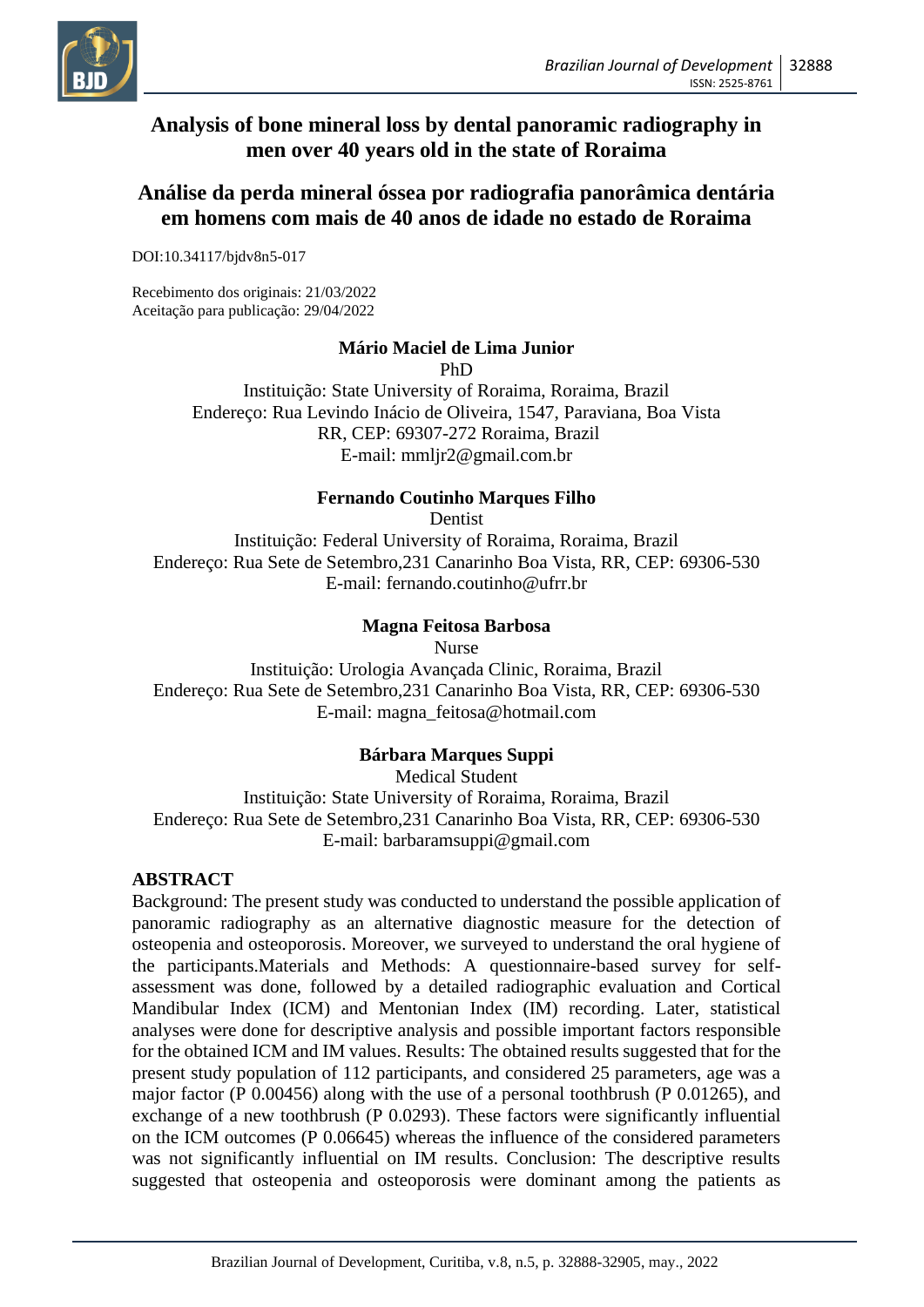

confirmed by the radiographic analysis. Hence, panoramic radiography can be an effective alternative in the diagnosis of osteoporosis. However, confirmation should be obtained from further large-scale studies on diverse populations with more contributing factors.

**Keywords:** osteoporosis, osteopenia, cortical mandibular index, mentonian index, bone mineral density, dental radiography.

# **RESUMO**

Antecedentes: O presente estudo foi realizado para compreender a possível aplicação da radiografia panorâmica como uma medida alternativa de diagnóstico para a detecção de osteopenia e osteoporose. Além disso, realizámos um inquérito para compreender a higiene oral dos participantes.Materiais e Métodos: Foi feito um inquérito baseado num questionário para auto-avaliação, seguido de uma avaliação radiográfica detalhada e do registo do Índice Mandibular Cortical (ICM) e do Índice Mentoniano (IM). Posteriormente, foram feitas análises estatísticas para análise descritiva e possíveis factores importantes responsáveis pelos valores obtidos do ICM e do IM. Resultados: Os resultados obtidos sugeriram que para a população do presente estudo de 112 participantes, e considerando 25 parâmetros, a idade foi um factor importante (P 0,00456) juntamente com a utilização de uma escova de dentes pessoal (P 0,01265), e a troca de uma nova escova de dentes (P 0,0293). Estes factores tiveram uma influência significativa nos resultados da MI (P 0,06645), enquanto que a influência dos parâmetros considerados não teve uma influência significativa nos resultados da MI. Conclusão: Os resultados descritivos sugeriram que a osteopenia e a osteoporose eram dominantes entre os pacientes, tal como confirmado pela análise radiográfica. Assim, a radiografia panorâmica pode ser uma alternativa eficaz no diagnóstico da osteoporose. No entanto, a confirmação deve ser obtida a partir de mais estudos em larga escala sobre diversas populações com mais factores que contribuam para isso.

**Palavras-chave:** osteoporose, osteopenia, índice cortical mandibular, índice mentoniano, densidade mineral óssea, radiografia dentária.

# **1 INTRODUCTION**

The global prevalence of bone diseases such as osteoporosis is on the rise. Osteoporosis is known as a silent disease that does not have any specific symptoms.<sup>[1,2]</sup> The disease condition and the contributing factors are complex and numerous that tremendously affects the quality of life of the patient.[3] The diagnosis of the disease condition becomes cumbersome due to the lack of prominent symptoms of osteoporosis.[4,5] The patient outcome significantly varies with the timely diagnosis and treatment measure adopted.<sup>[6]</sup> The bone mineral density (BMD) measurement is the specific diagnosis measure for such silent bone disease conditions.<sup>[7]</sup> As several factors can be responsible for such bone disease onset and progress, negligence in different types of other medications can induce osteoporosis.[8,9] Previously this disease condition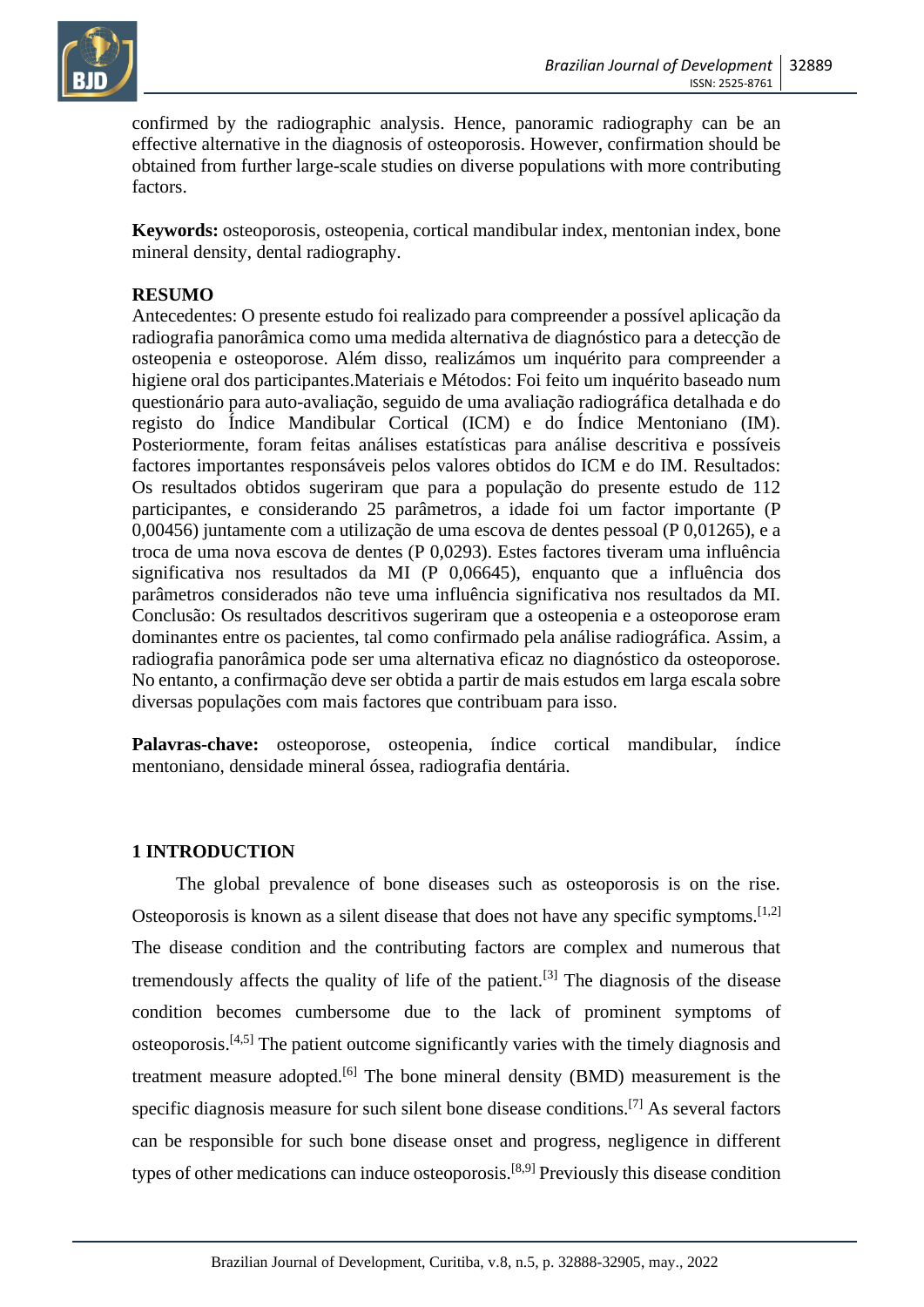

was prominent in females, especially around the menopausal age,  $[10]$  however, it was later established that males are also prone to osteoporosis due to certain reasons including age.[11] Several health conditions including dental health have been associated with the osteoporotic disease condition.<sup>[12,13]</sup> Hence, detection of dental health, especially the jaw bones and gums through panoramic radiographic examination, and BMD can be used as an alternative diagnosis or phenotypic marker for osteoporosis.<sup>[14]</sup> Osteoporosis is a prevalent health condition in Brazil.<sup>[15]</sup> The burden of the disease is growing with time.<sup>[16]</sup> The existing scientific literature suggests that most of the research has been conducted on female patients compared to males.

In the present study, we have attempted to understand the prevalence of osteopenia and osteoporosis through examining the dental hygiene, and self-evaluation report in the males of Roraima province in Brazil. The study was conducted due to the lack of scientific evidence of osteoporosis in males in this region. Hence, the analysis of osteoporosis in males is mandatory to understand the spread of the disease in the population. Bone densitometry is an expensive diagnostic measure for the disease, often; patients with poor social backgrounds cannot afford such a diagnosis. Therefore, panoramic radiography can be a cost-effective alternative if the diagnosis measure can be implemented for the detection of the disease condition.

The present prospective study was designed to analyze the feasibility of the use of the morphometric indexes of panoramic dental radiographs (Cortical Mandibular Index and Mentonian Index) as a substitute diagnosis method for osteopenia and osteoporosis detection in men over 40 years of age. The secondary objective of the study was to evaluate the oral hygiene habits of men in the capital of the state of Roraima. The research outcomes obtained in this study were insightful and provided valuable and encouraging information to consider the panoramic radiography as a possible diagnosis measure for osteoporosis and osteopenia detection. Age and other important factors were found to be crucial in understanding the grade of the disease.

#### **2 MATERIALS AND METHODS**

The objective of the present study was to understand the impact of various demographic, social, and oral hygiene associated factors on oral health as expressed by the panoramic dental radiography measured by the cortical mandibular (ICM), and Mentonian (IM) indexes.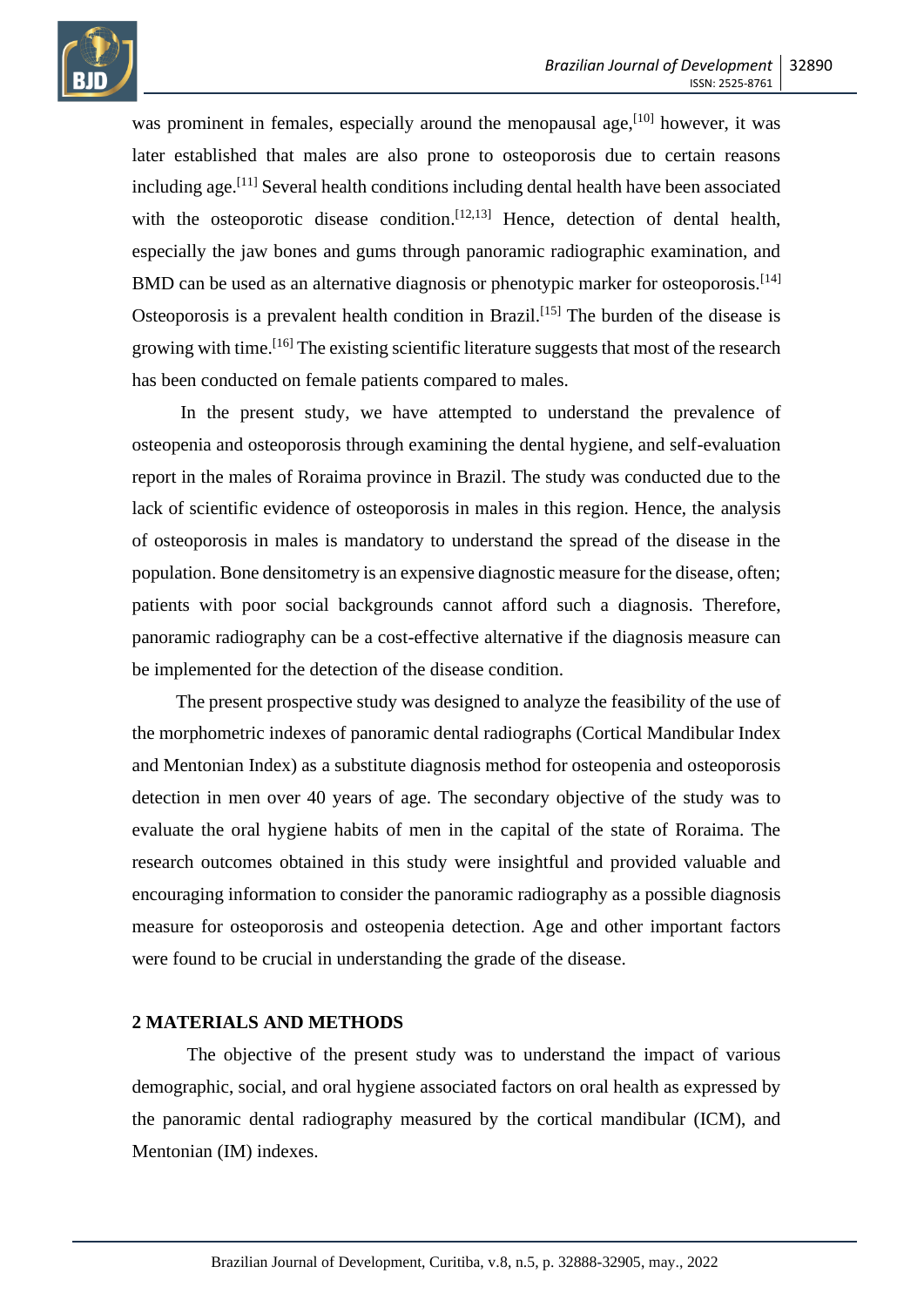

# 2.1 ELIGIBILITY CRITERIA

In the present study, the patients with age  $>40$  years were considered eligible to participate. Only those patients were considered who consented to be part of the experiment after receiving the written statement about the study purpose details from the principal investigator or the medical staff. Moreover, those who agreed to sign the Informed Consent Form (ICF), developed in accordance with resolution 466/2012 of the National Council of Health (CNS) were the selected participants. Patients who earlier consulted from the Policlínica Cosme e Silva (PCS), in the city of Boa Vista, RR province were only considered. Patients not willing to be a part of the research, having cognitive impairments, and patients having other personal or professional reasons were excluded from this study.

#### 2.2 STUDY LOCATION AND DATA COLLECTION

The study was conducted at the Policlínica Cosme e Silva (PCS), in the city of Boa Vista, RR province. The initial estimated target was to have around 300 participants for the study. However, the final dataset contains 112 participants after following the strict eligibility criteria. All data were recorded following the standard clinical survey norms and the dataset was assembled in a spreadsheet. Later, considering the necessity of the analysis the categorical data were coded following the requirement.

#### 2.3 DATA SOURCES

The study considered demographic data, data retrieved from the mentioned questionnaire, and the data obtained from the panoramic radiography examination conducted for each patient.

#### 2.4 QUESTIONNAIRE

Each participant was evaluated using a validated oral health questionnaire proposed by the Oswaldo Cruz Foundation (Fiocruz). The set of questionnaires had the basic questions about oral hygiene, frequency of brushing, difficulties in feeding, and visits to the dentist.

#### 2.5 PANORAMIC RADIOGRAPHY DATA COLLECTION

Apart from the questionnaire-based survey all patients were subjected to the panoramic radiograph using the ICM and IM methods. All research participants were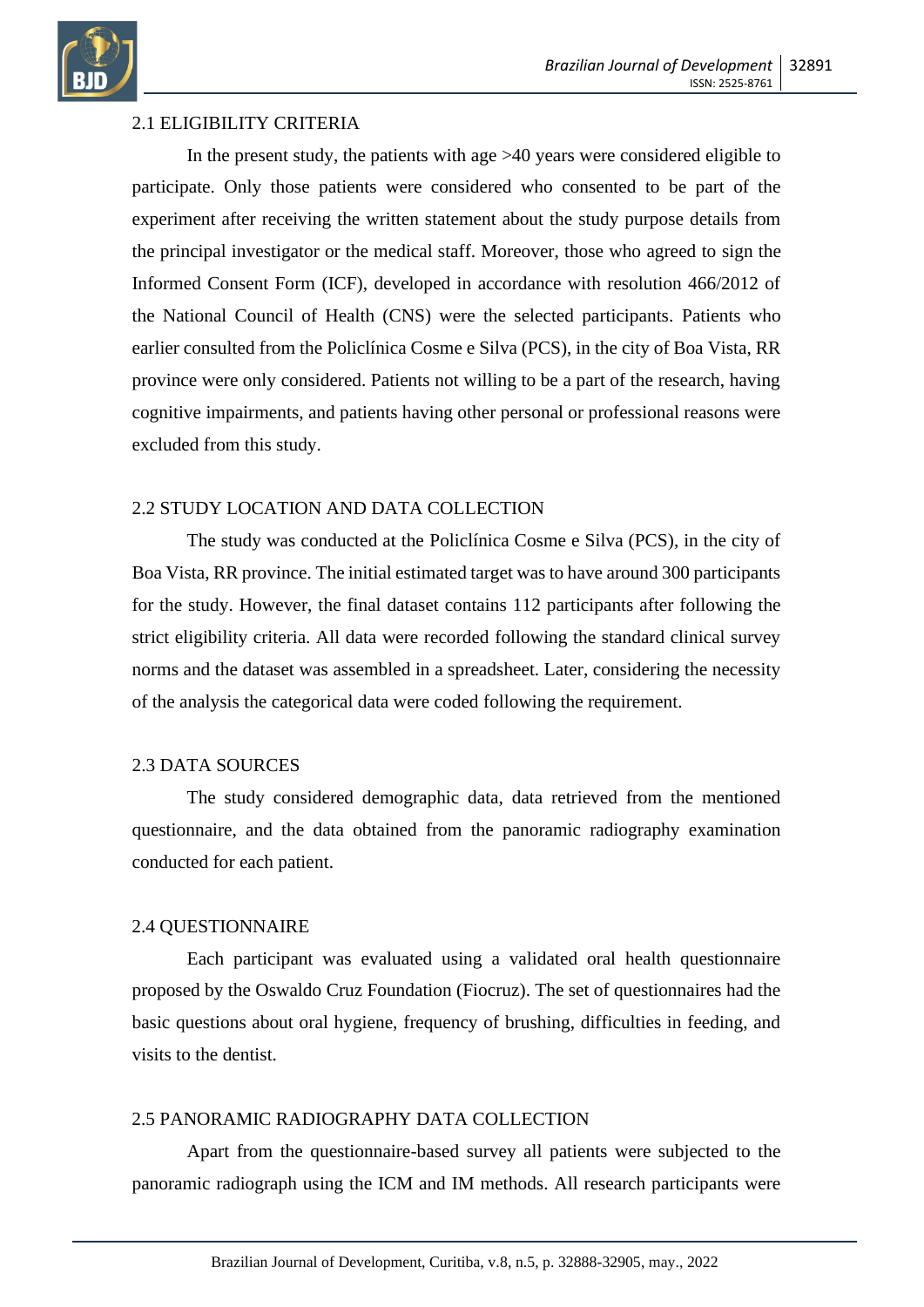

exposed to ionizing radiation in safe doses in dental clinics as part of their routine evaluation. Every safety measure was carefully implemented for the medical professionals and the patients. A developed consistent protocol was followed for each patient while performing the panoramic radiography.

The health protection of the examiner and the patients who underwent the examinations were carefully considered and the use of a lead apron and thyroid protector was employed for the protection of the patients. The panoramic radiographic examinations were carried out at the Dental Specialties Center-State CEO, through a partnership signed with the State Health Secretariat (SESAU). The term of consent for this study was signed with the coordinator of the CEO, the manager of the Mediumsized Health Unit, and the General Coordinator of Specialized Care. The radiographs were performed by a dental surgeon who was specialized in radiology. The radiographs were conducted following the best practices considered routinely at the clinic. The State CEO is on the premises of PoliclínicaCosme e Silva in Bairro Pintolândia.

The digital X-ray imaging system, model number PaX-400C, tube type D-051 / TOSHIBA, a focal point of 0.5 mm IEC 336, inherent filtration applied was of 0.8 mm Al, the total filtration of 2.8 mm Al, was used to capture the required information for each patient. The serial number of the used system was XG-003-1800. The exposure angle used was 220º.

The patient was positioned upright, and the captured image was enlarged in panoramic mode (1.30: 1). The X-ray exposure time considered was 14 seconds for each case, and the exposure was 68 kWp, 8 mA as recommended for males. The EasyDent4 viewer software was used for capturing the information.

The computer system used an Intel Core I5 computer with a 3.20 GHz processing speed and 4 GB of RAM for viewing the radiographic examination and obtaining the indexes of radiomorphometric. In this study, the biowaste generated was PPE, protective plastics, and others, which were later disposed of properly following the protocol described in the current PGRSS (Health Services Waste Management Program). In the present study, the radiographic examinations conducted were completely digital; hence, the experiments reduced the waste generated and were cost-effective as well. After obtaining the panoramic radiography, the radiologist determined the radiomorphometric indices through a written report.

The Mandibular Cortical Index (ICM) is considered a qualitative and visual way of clinical evaluation, and the degree of resorption of the endosteal margin of the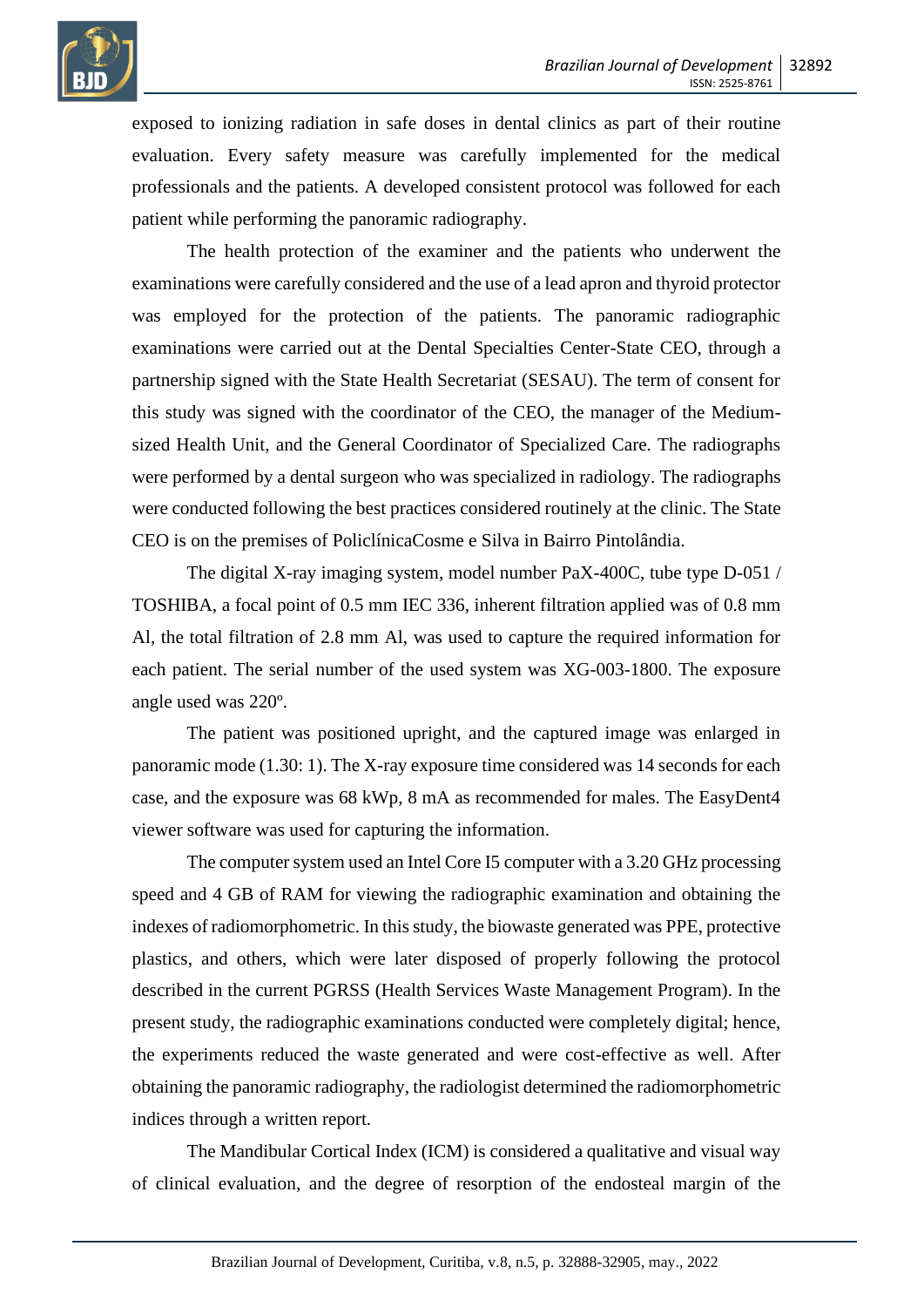



mandibular cortex. The obtained results were presented as C1-Normal (clear and sharp margin on both sides), C2-Osteopenia (semilunar defects or cortical residues), and C3- Osteoporosis (reduced and porous thickness).<sup>[12,13]</sup>

The Mentonian Index (IM) was conducted to evaluate the thickness of the mandibular cortex, it was measured on a line perpendicular to the base of the mandible, and at the height of the center of the mental foramen, where the normal value is greater than or equal to  $3.1$ .<sup>[12]</sup> After this stage, the radiomorphometric indices of the mandible were correlated with the bone mineral density of the spine and the femur of the patients that were obtained from the bone densitometry data.

#### 2.6 PATIENT DEMOGRAPHIC DATA COLLECTION

All the patients were required to fill the data record properly, and they were instructed with all possible information for the ease of the task. The mandate form was containing questions about his/her oral conditions, with specific fields for recording the participant's data. The data were recorded effectively to facilitate the analysis using appropriate statistical measures.

#### 2.7 DATA ASSEMBLING AND STATISTICAL ANALYSIS

The collected data of 112 male patients were tabulated in a Microsoft® Excel spreadsheet. Later, the data were analyzed using descriptive statistics, and inferential statistical analysis was conducted using regression analysis. The obtained results were considered significant at the level of significance of 5% ( $p \le 0.05$ ). The statistical analyses were conducted using SPSS (version 25), and R 3.6.

The research outcomes are expected to provide benefits to the society and the participants since they will have free access to a panoramic examination in which asymptomatic bone and dental pathologies can be diagnosed.

#### 2.8 ETHICAL CONSIDERATION

Following the protocol for human research, appropriate ethical approval was obtained from the Human Research Ethics Committee (Plataforma Brasil) (Ethical approval number: 26385919.7.0000.5301). All data collected from each of the patients with their respective consent was kept confidential.

No questions, outside the standard questionnaire set, was used that may cause any discomfort or embarrassment to the patients. The patient data were collected on the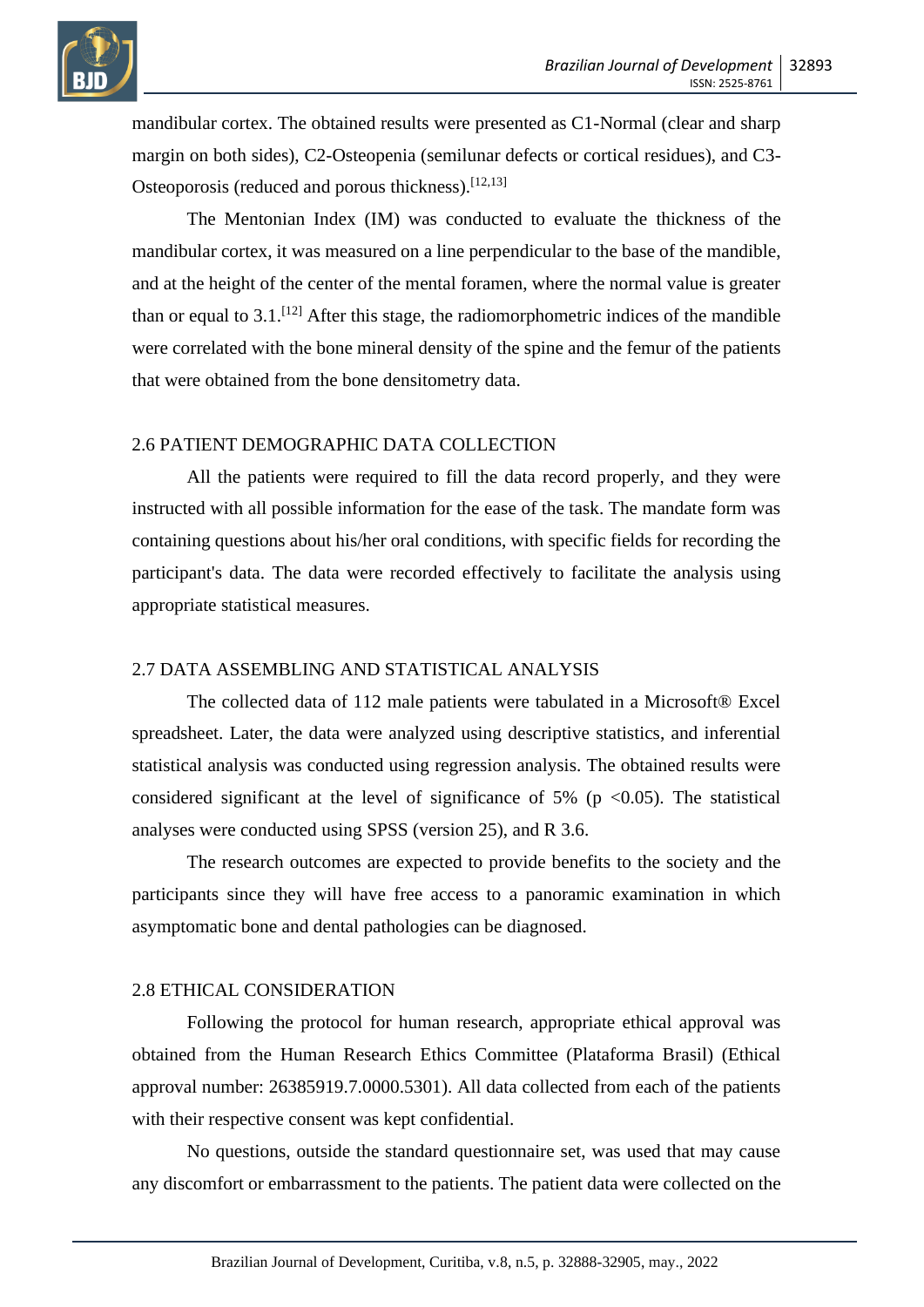

same date of their respective radiography appointment. The data was collected by the author of this study directly from the patient through the questionnaire and their respective reports of panoramic radiograph were collected with their consent.

# **3 RESULTS**

The obtained results were analyzed in detail using descriptive and inferential statistical measures. The final assembled dataset contained information of 112 patients who were selected based on the eligibility criteria adopted for the study. A total of 25 important parameters were considered to analyze. Out of this, 7 variables were demographic factors, 2 indices (ICM and IM), and the rest of the 16 variables were derived from the survey outcomes.

#### 3.1 DEMOGRAPHIC FACTOR ANALYSIS

The age distribution of the patients was in between 40 years and 80 years with a mean age of  $50.85(\pm 9.42)$  (Figure 1). The observed minimum age of the patient was 40 years whereas the maximum age recorded was 78 years (Figure 1). The interquartile range of the age parameter was 13.50 (Figure 1C). The estimated Q-Q plot for the common age data source is presented in Figure 1D.

Comparative distribution of the social factors considered in this study concerning the age of the patients was done and the outcomes are reported in Figure 2. The analysis of the marital status of the patients with reference to age (Figure 2A) suggested a skewed outcome for all of the marriage-related aspects of the patients (1=single, 2=married, 3=stable union, 4=Separated or divorced).

The median age was higher for the single and divorced patients compared to the married and stable union patient groups (Figure 2A). Similarly, distribution of age was observed with other demographic factors such as race, smoking habit, drinking habit, education level, and income level of the selected patients (Figure 2). Asymmetric distribution was observed for each case with slightly varying median age values as presented.

#### 3.2 SOCIAL FACTORS

All the social factors were keenly studied and the distributions of the patients were analyzed. Table 1 presents the distribution of all the social factors for the total 112 participants in the present study. It was observed that married participants (n=59,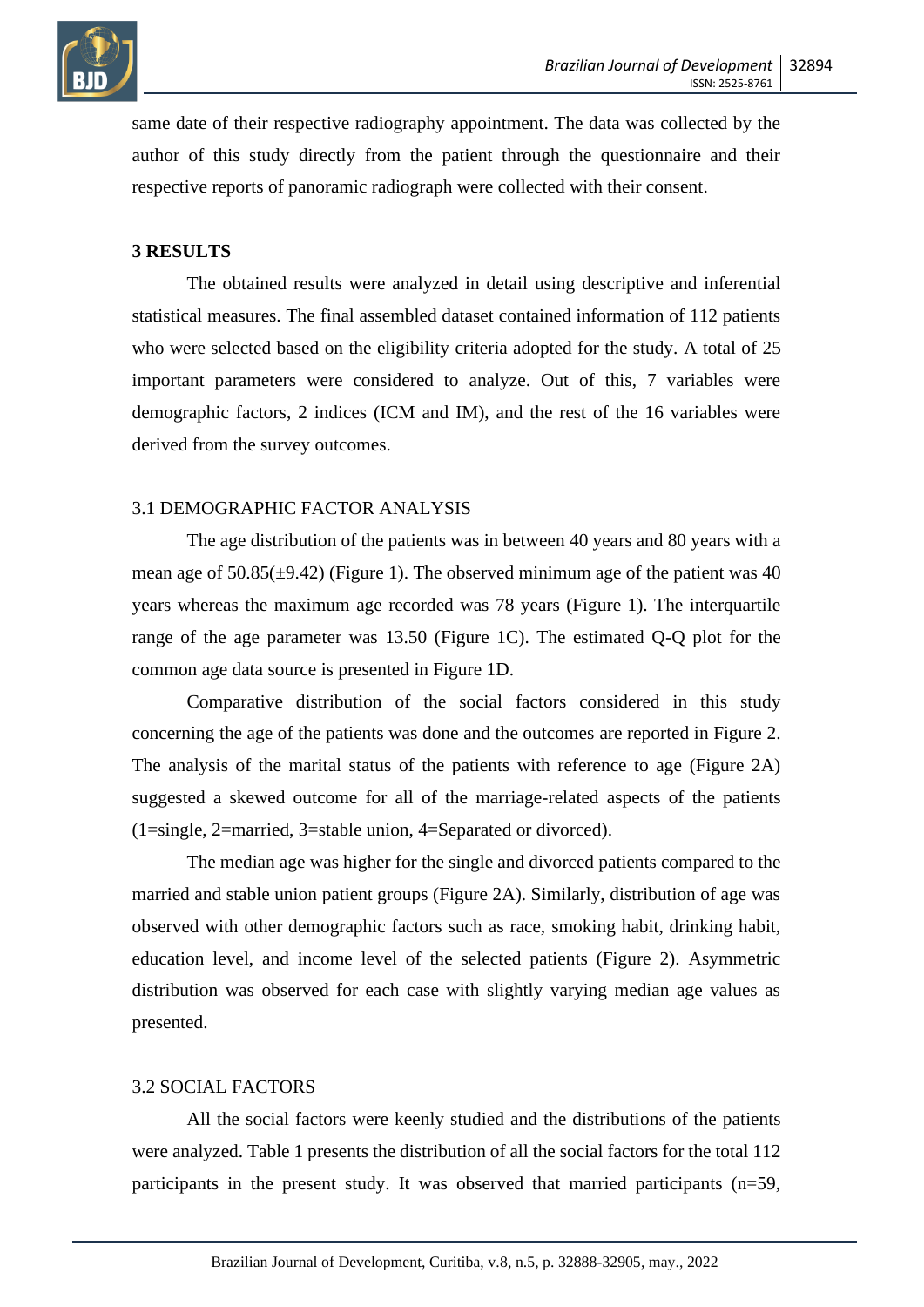

52.67%), people belonging to brown skin color (n=71, 63.39%), were more in the patient group. Social habit analysis suggested most of the patients were non-smoker  $(n=77, 68.75%)$ , and were not having a habit of drinking alcoholic beverages  $(n=53,$ 47.32).

The analysis of the academic pursuit of the patients suggested that more than 34% of the patients (n=39) were having a high school education, higher education was obtained by 25% of the participants (n=28). The analysis of the family income of the patients revealed that most of the patients were having an income of one to two wages (n=58, 51.78%) (Table1).

Table 1: Distribution of marital status, race, smoking habits, drinking habits, of the patients, education, and income level of the patients. **Marital status**

| iviai näi status       |                      |                |                      |                                                           |
|------------------------|----------------------|----------------|----------------------|-----------------------------------------------------------|
| <b>Marital status</b>  |                      |                |                      | <b>Frequency Percent Valid Percent Cumulative Percent</b> |
| Single                 |                      | 27             | 24.107 24.107        | 24.107                                                    |
| Married                |                      | 59             | 52.679<br>52.679     | 76.786                                                    |
| <b>Stable Union</b>    |                      | 22             | 19.643<br>19.643     | 96.429                                                    |
|                        | Separated / Divorced | 4              | 3.571<br>3.571       | 100.000                                                   |
| Race                   |                      |                |                      |                                                           |
| Race                   | <b>Frequency</b>     | Percent        | <b>Valid Percent</b> | <b>Cumulative Percent</b>                                 |
| White                  | 22                   | 19.643         | 19.643               | 19.643                                                    |
| <b>Brown</b>           | 71                   | 63.393         | 63.393               | 83.036                                                    |
| <b>Black</b>           | 18                   | 16.071         | 16.071               | 99.107                                                    |
| Yellow                 | 1                    | 0.893          | 0.893                | 100.000                                                   |
| <b>Smoker</b>          |                      |                |                      |                                                           |
| <b>Smoker</b>          | <b>Frequency</b>     | <b>Percent</b> | <b>Valid Percent</b> | <b>Cumulative Percent</b>                                 |
| Yes                    | 18                   | 16.071         | 16.071               | 16.071                                                    |
| No                     | 77                   | 68.750         | 68.750               | 84.821                                                    |
| Stopped                | 17                   | 15.179         | 15.179               | 100.000                                                   |
| <b>Drinking habits</b> |                      |                |                      |                                                           |
| habits                 | Drinking Frequency   | Percent        |                      | <b>Valid Percent</b> Cumulative Percent                   |
| Yes                    | 10                   | 8.929          | 8.929                | 8.929                                                     |
| Socially               | 49                   | 43.750         | 43.750               | 52.679                                                    |
| N <sub>0</sub>         | 53                   | 47.321         | 47.321               | 100.000                                                   |

Apart from the social factors, a detailed stepwise survey was conducted for the patients who participated in this study. The distributions of the answers to the specific questions of the standard questionnaire used are presented in Table 2.

Table 2: Distribution of survey outcomes conducted for the oral health assessment of the male study population who were part of this study.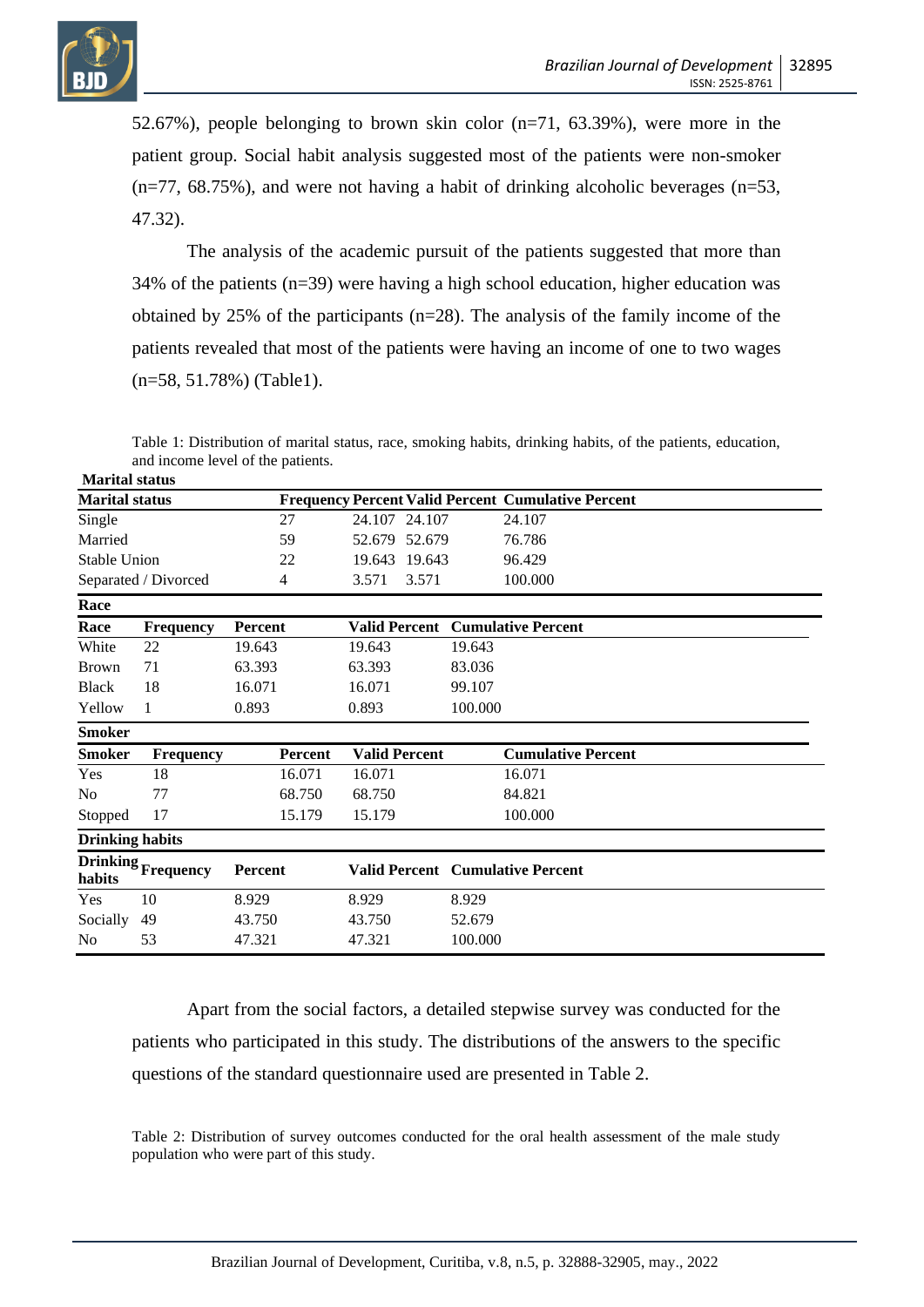

|                                       | A) How frequently do you brush your teem!                   |                  |                      |                                        |                      |                                |                           |         |
|---------------------------------------|-------------------------------------------------------------|------------------|----------------------|----------------------------------------|----------------------|--------------------------------|---------------------------|---------|
| $\mathbf A$                           |                                                             | <b>Frequency</b> |                      | <b>Valid Percent</b><br><b>Percent</b> |                      |                                | <b>Cumulative Percent</b> |         |
| I don't brush every day               |                                                             |                  | 3                    | 2.679                                  |                      | 2.679                          |                           | 2.679   |
| Once a day                            |                                                             |                  | 10                   | 8.929                                  |                      | 8.929                          |                           | 11.607  |
| Two or more times a day               |                                                             |                  | 99                   | 88.393                                 |                      | 88.393                         |                           | 100.000 |
|                                       | B2) Do you use toothpaste to do mouth hygiene?              |                  |                      |                                        |                      |                                |                           |         |
| B <sub>2</sub><br><b>Frequency</b>    |                                                             | <b>Percent</b>   | <b>Valid Percent</b> |                                        |                      | <b>Cumulative Percent</b>      |                           |         |
| Yes                                   | 111                                                         | 99.107           | 99.107               |                                        |                      |                                | 99.107                    |         |
| N <sub>0</sub>                        | 1                                                           | 0.893<br>0.893   |                      |                                        |                      | 100.000                        |                           |         |
|                                       | B3) Do you use floss to do mouth hygiene?                   |                  |                      |                                        |                      |                                |                           |         |
| <b>B3</b>                             | Frequency Percent Valid Percent Cumulative Percent          |                  |                      |                                        |                      |                                |                           |         |
| Yes                                   | 56<br>50.000                                                | 50.000           | 50.000               |                                        |                      |                                |                           |         |
| N <sub>0</sub>                        | 50.000<br>56                                                | 50.000           | 100.000              |                                        |                      |                                |                           |         |
|                                       | C) Do you have a toothbrush only for you?                   |                  |                      |                                        |                      |                                |                           |         |
| $\mathbf C$                           | <b>Frequency</b>                                            |                  | <b>Percent</b>       |                                        | <b>Valid Percent</b> |                                | <b>Cumulative Percent</b> |         |
| Yes                                   | 110                                                         |                  | 98.214               |                                        | 98.214               |                                | 98.214                    |         |
| 2<br>N <sub>0</sub>                   |                                                             | 1.786            |                      | 1.786                                  |                      | 100.000                        |                           |         |
|                                       | D) How often do you exchange your toothbrush for a new one? |                  |                      |                                        |                      |                                |                           |         |
| D                                     |                                                             | <b>Frequency</b> |                      | Percent                                |                      | <b>Valid</b><br><b>Percent</b> | <b>Cumulative Percent</b> |         |
| Less than 3 months                    |                                                             |                  | 54                   |                                        | 48.214               |                                | 48.214                    | 48.214  |
| Between 3 to less than 6 months       |                                                             |                  | 51                   |                                        | 45.536               |                                | 45.536                    | 93.750  |
| Between 6 months and less than 1 year |                                                             |                  | 6                    |                                        | 5.357                |                                | 5.357                     | 99.107  |
| More than a year                      |                                                             |                  |                      |                                        | 0.893                |                                | 0.893                     | 100.000 |

# 3.3 ORAL HEALTH ANALYSIS

**A)** How frequently do you brush your teeth?

The assessment of oral health through the questionnaire was done with 16 different questions having logical optional answers. All these questions were related to the oral hygiene of the patients that included brushing, flossing, and other care that was taken for the better tooth and gum (Table 2).

It was observed that most of the patients were aware of the dental care and the majority of them took appropriate care of their teeth and gum. As part of the selfassessment of dental hygiene, the majority of the patients considered to have better dental health for themselves (Table 2).

# 3.4 RADIOGRAPHIC INDICES

A proper dental examination was carried out through panoramic dental radiographs for each patient to understand the actual dental health condition. The Mandibular Cortical Index (ICM) and Mentonian Index (IM) were considered to express the outcome of the dental hygiene evaluation through the radiographs (Table 3). The patients were categorized according to the standard classification of ICM, i.e., C1 as normal dental health with clear and sharp margin on both sides, C2 referring Osteopenia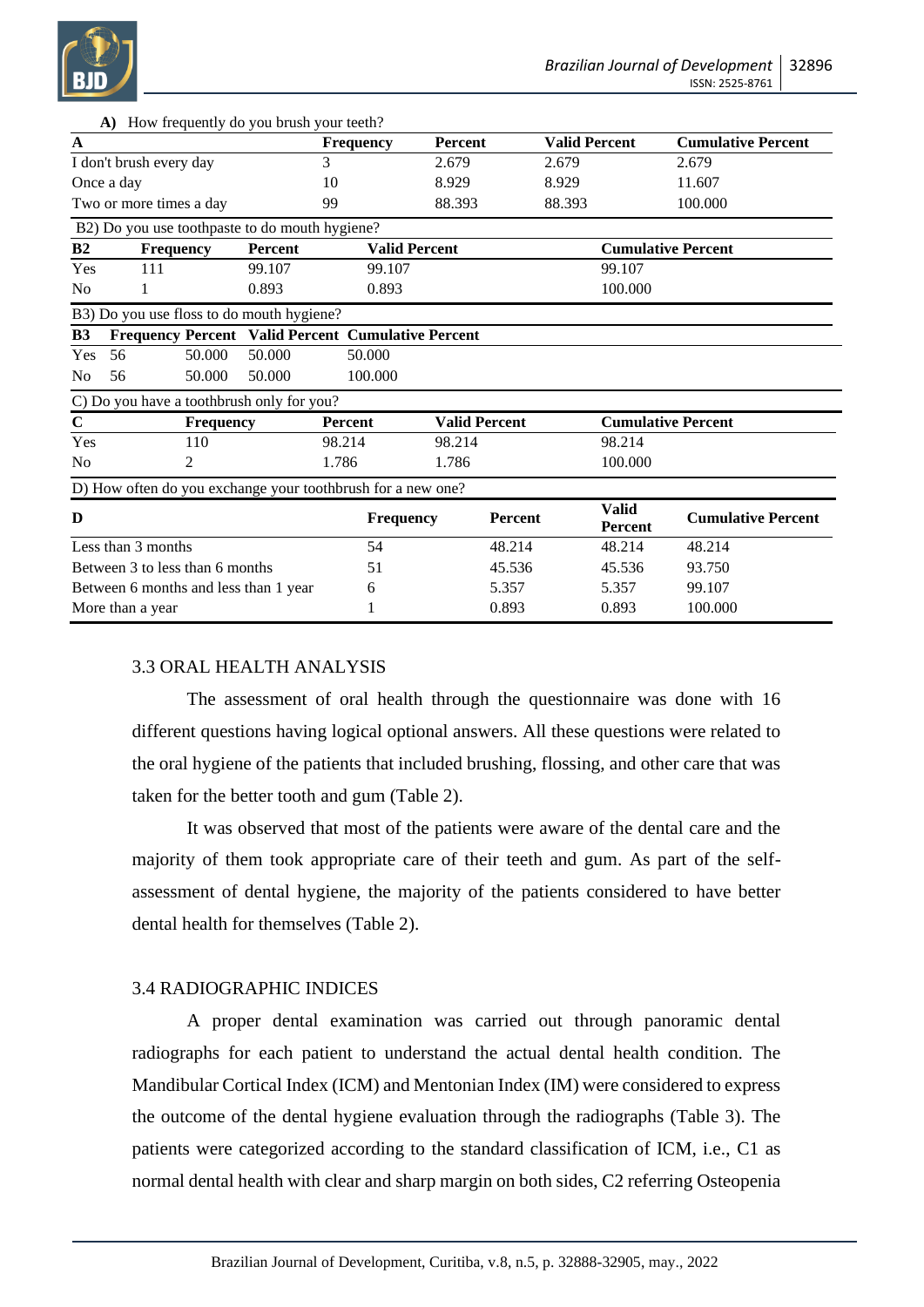

with semilunar defects or cortical residues, and C3 representing Osteoporosis with reduced and porous thickness. The analysis suggested that majority of the patients were having various grades of Osteopenia (n=59, 52.67%), followed by normal dental health  $(n=45, 40.17\%)$ .

On the other hand, the evaluation through the Mentonian Index suggested that most of the patients were having Index values between 3.1 and 3.3.that comprises more than 30% of the patients. Hence, the presumption of healthy dental conditions observed during the survey was not exactly correct. The radiographic examination of the patients suggested that they have various grades of dental issues, especially Osteopenia.

Table 3: Distribution of survey outcomes for the radiographic indices, Mandibular Cortical Index (ICM), and Mentonian Index (IM) considered for the oral health assessment in this study. **M**andibular Cortical Index **(ICM)**

| <b>ICM</b>     | <b>Mandoular Cortical Index (ICM)</b><br>Frequency |         | Percent        | <b>Valid Percent</b> | <b>Cumulative Percent</b> |  |
|----------------|----------------------------------------------------|---------|----------------|----------------------|---------------------------|--|
| C1             | 45                                                 |         | 40.179         | 40.179               | 40.179                    |  |
| C2             | 59                                                 |         | 52.679         | 52.679               | 92.857                    |  |
| C <sub>3</sub> | 8                                                  |         | 7.143<br>7.143 |                      | 100.000                   |  |
|                | <b>Mentonian Index (IM)</b>                        |         |                |                      |                           |  |
| $\mathbf{IM}$  | Frequency                                          | Percent |                | <b>Valid Percent</b> | <b>Cumulative Percent</b> |  |
| 2.2            | 1                                                  | 0.893   |                | 0.893                | 0.893                     |  |
| 2.4            | 1                                                  | 0.893   |                | 0.893                | 1.786                     |  |
| 2.5            | 1                                                  | 0.893   |                | 0.893                | 2.679                     |  |
| 2.6            | 1                                                  | 0.893   |                | 0.893                | 3.571                     |  |
| 2.7            | 1                                                  | 0.893   |                | 0.893                | 4.464                     |  |
| 2.8            | 1                                                  | 0.893   |                | 0.893                | 5.357                     |  |
| 2.9            | 6                                                  | 5.357   |                | 5.357                | 10.714                    |  |
| 3              | 5                                                  | 4.464   |                | 4.464                | 15.179                    |  |
| 3.1            | 11                                                 | 9.821   |                | 9.821                | 25.000                    |  |
| 3.2            | 16                                                 | 14.286  |                | 14.286               | 39.286                    |  |
| 3.3            | 10                                                 | 8.929   |                | 8.929                | 48.214                    |  |
| 3.4            | 7                                                  | 6.250   |                | 6.250                | 54.464                    |  |
| 3.5            | $\overline{\mathcal{L}}$                           | 3.571   |                | 3.571                | 58.036                    |  |
| 3.6            | 3                                                  | 2.679   |                | 2.679                | 60.714                    |  |
| 3.7            | 6                                                  | 5.357   |                | 5.357                | 66.071                    |  |
| 3.8            | 5                                                  | 4.464   |                | 4.464                | 70.536                    |  |
| 3.9            | 3                                                  | 2.679   |                | 2.679                | 73.214                    |  |
| $\overline{4}$ | 9                                                  | 8.036   |                | 8.036                | 81.250                    |  |
| 4.1            | $\,8\,$                                            | 7.143   |                | 7.143                | 88.393                    |  |
| 4.2            | 1                                                  | 0.893   |                | 0.893                | 89.286                    |  |
| 4.3            | 3                                                  | 2.679   |                | 2.679                | 91.964                    |  |
| 4.5            | $\boldsymbol{2}$                                   | 1.786   |                | 1.786                | 93.750                    |  |
| 4.6            | $\sqrt{2}$                                         | 1.786   |                | 1.786                | 95.536                    |  |
| 4.7            | $\overline{2}$                                     | 1.786   |                | 1.786                | 97.321                    |  |
| 5              | $\mathbf{2}$                                       | 1.786   |                | 1.786                | 99.107                    |  |
| 5.1            | 1                                                  | 0.893   |                | 0.893                | 100.000                   |  |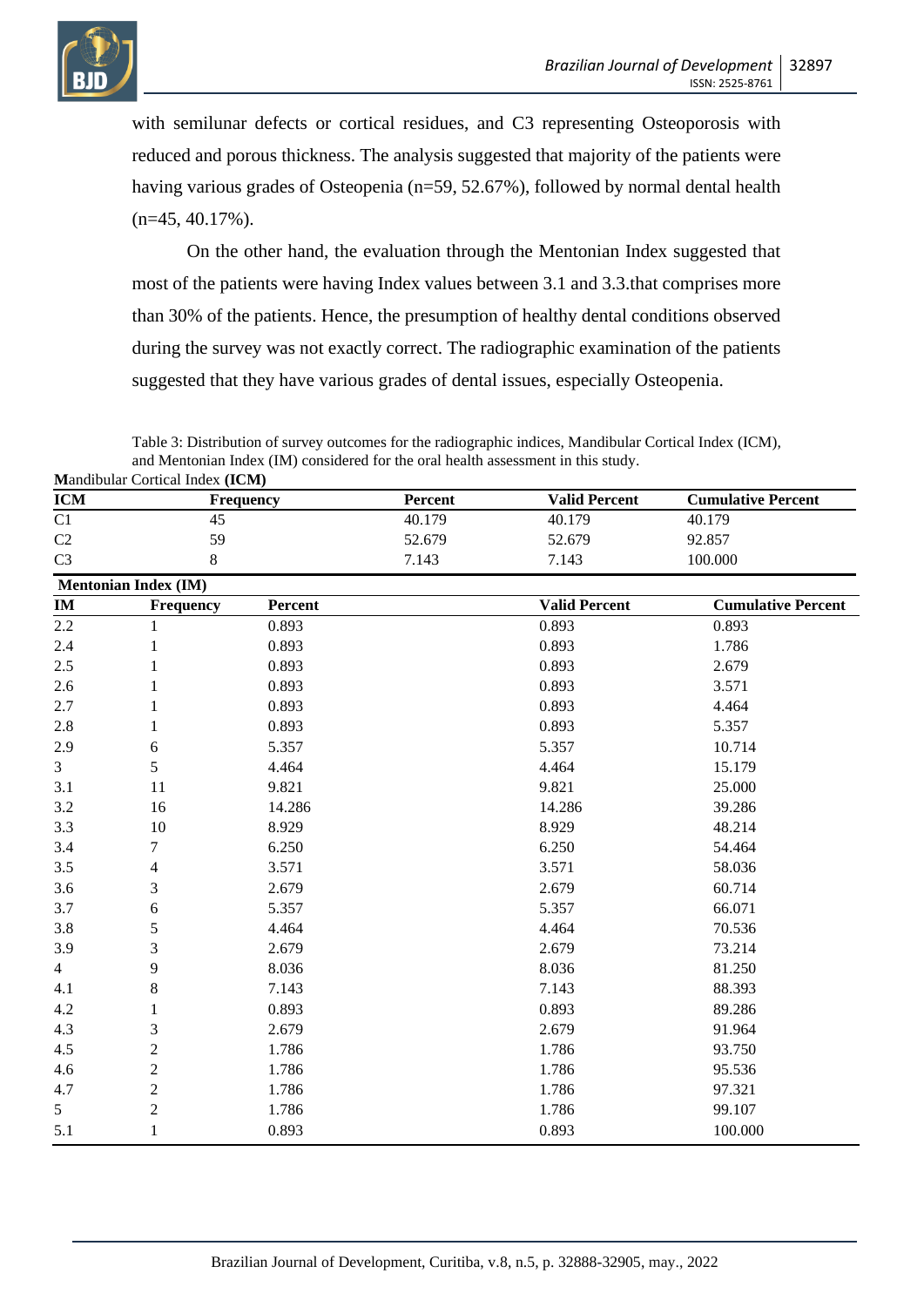

# 3.5 RELEVANCE OF DEMOGRAPHIC, SOCIAL, AND DENTAL HEALTH FACTORS WITH ORAL HYGIENE

The ICM (Figure 3) and IM (Figure 4) values were considered as the representation of dental hygiene and a detailed statistical regression analysis was conducted to understand the influence of other parameters on these variables. The observed statistical features are presented in Figure 3 and Figure 4. It was observed that statistically significant influence of age (P 0.00456), use of personal toothbrush (P 0.01265) (Question C: Do you have a toothbrush only for you?), and how often the patient exchanges a new toothbrush (Question D) (P 0.0293) was present on the outcome of ICM. The overall regression analysis results were found statistically significant (P 0.06645). Similarly, the regression analysis for IM (Figure 4) suggested no statistically significant influencing parameter on the IM outcomes (P 0.3058).

#### **4 DISCUSSION**

A healthy bone structure for older age is essential to have a functional and stable life. However, our daily busy life and regular activities hamper the routine care for better bone health. The common bone problems include osteopenia and osteoporosis which are being reported largely for the aging population all over the world.

Osteopenia is not considered as a disease condition rather the presence or occurrence of osteopenia suggests a probability of worse future disease conditions such as osteoporosis. The bone mineral density (BMD) measurement of hip and other skeletal structures remains the major diagnostic method to evaluate the bone mineral concentration. However, lack of bone mineral density generally does not have any major symptom, hence, most of the time it is unnoticed by the patient or the physician. The prevalence of osteoporosis is reported in many countries from time to time.  $[17,18]$  Studies suggest that several factors such as age,  $[19]$  female gender,  $[17]$  Asian race or Caucasian race,<sup>[20]</sup> smoking habit,<sup>[21]</sup> sedentary lifestyle,<sup>[22]</sup> lack of nutrition,<sup>[6,23]</sup> uric acid,<sup>[24]</sup> and different disease conditions such as diabetes influence the onset and progress of osteoporosis.[25]

The lack of timely diagnosis due to the absence of proper specific and significant symptoms often makes the difference between the early and late treatment outcomes among the patients.<sup>[6]</sup> Globally almost 9 million osteoporotic fractures are occurring yearly.[26] Timely diagnosis is possible through proper awareness of the condition among the patients and physicians. A simple substitute with a comparatively cost-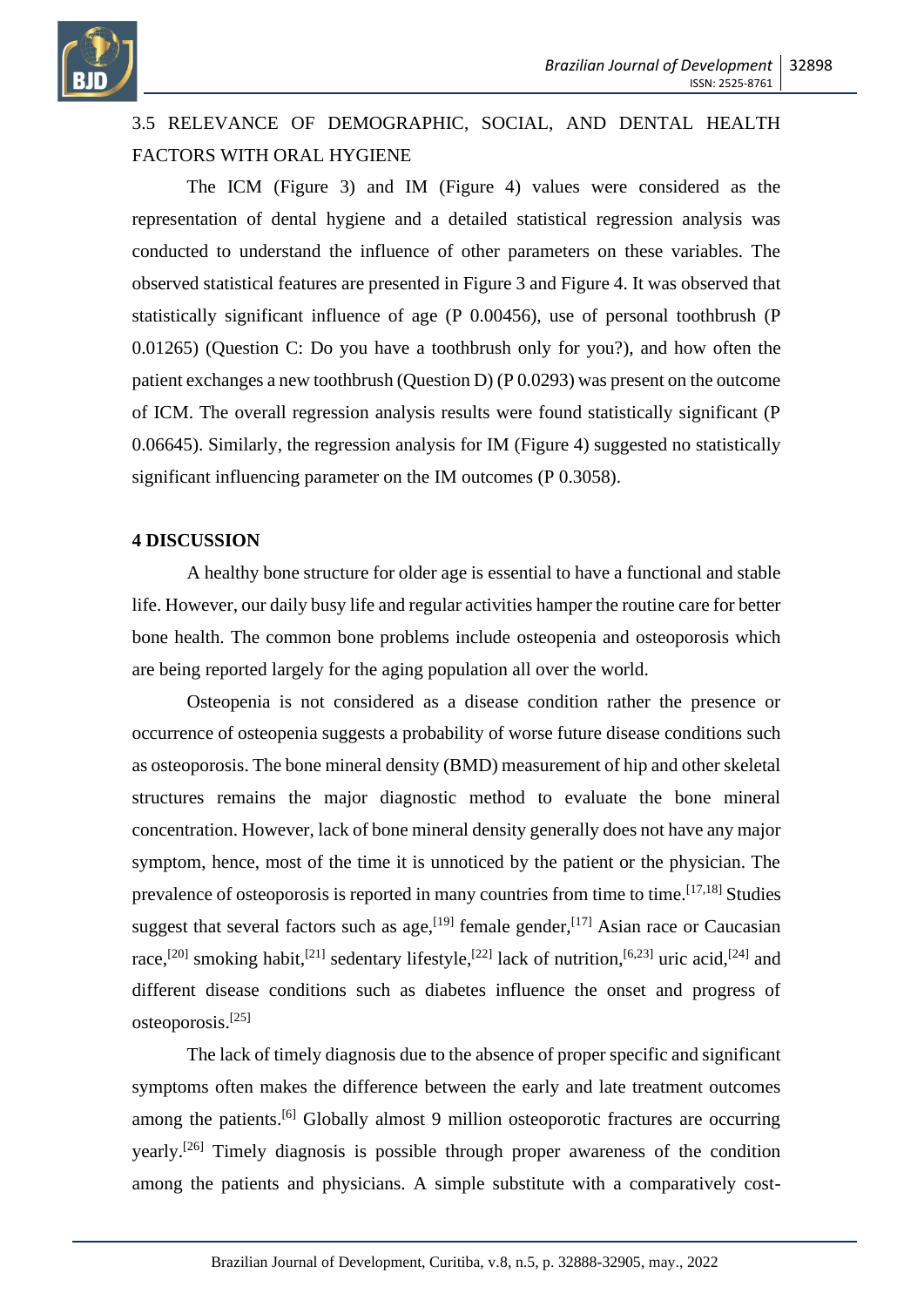

effective method of diagnosis may help in the early diagnosis of this silent disease condition and allow the patient and the physician to take necessary remedial steps.

The association between dental health and osteoporosis is well established in post-menopausal women.[27] The panoramic radiographic analysis also proved the relationship between osteoporosis, liver cirrhosis, and an abnormal jaw structure recently.[28] The association of dental health and osteoporosis has been reported in several other studies as well and also in males.<sup>[29-31]</sup>

Radiometric indices are being used for the mandible area assessment with different dental health-related purposes. The radiomorphometric analyses have been utilized as a plausible diagnostics tool earlier. Such indices have been used to evaluate the dental conditions of British females and diagnose skeletal osteopenia.[32] Application of these indices has revealed the difference between inferior cortex morphology of osteoporotic patients and normal human being along with the importance of age as a contributing factor.[33] Previous research established that mental indices and panoramic mandibular indices are the most sensible detection techniques for osteoporosis and osteopenia.[12].

A systematic analysis suggested that most of the research applied panoramic mandibular index considering cut off of o.3, while other indices such as mandibular cortical width and Klemetti index are also used in several studies.<sup>[34]</sup> Another study reported the successful implementation of these radiographic indices in elderly patients where dental condition, gender, and these indices values were important in differentiating the osteoporotic and other patients.<sup>[35]</sup> Moreover, the difference in such indices values was also reported among genders, age groups, and people from different geographical locations.[36] The assessment of osteopenia and osteoporotic conditions was successfully conducted using radiomorphometric indices as a diagnostics tool on different populations, age groups, genders, and skeletal BMD prediction.<sup>[37]</sup> Therefore, we considered these radiomorphometric indices as the evaluation tool or possible diagnostics measure for the present study for detecting osteopenia and osteoporotic condition in Brazilian male patients.

The outcome of the study suggests that even though most of the patients considered themselves healthy but they had a different grade of osteopenia and osteoporosis. Hence, the present adopted measure may serve as a possible diagnostic tool for the detection of early osteopenia and osteoporosis. Along with the factors discussed, the present study also emphasized some of the important factors such as age,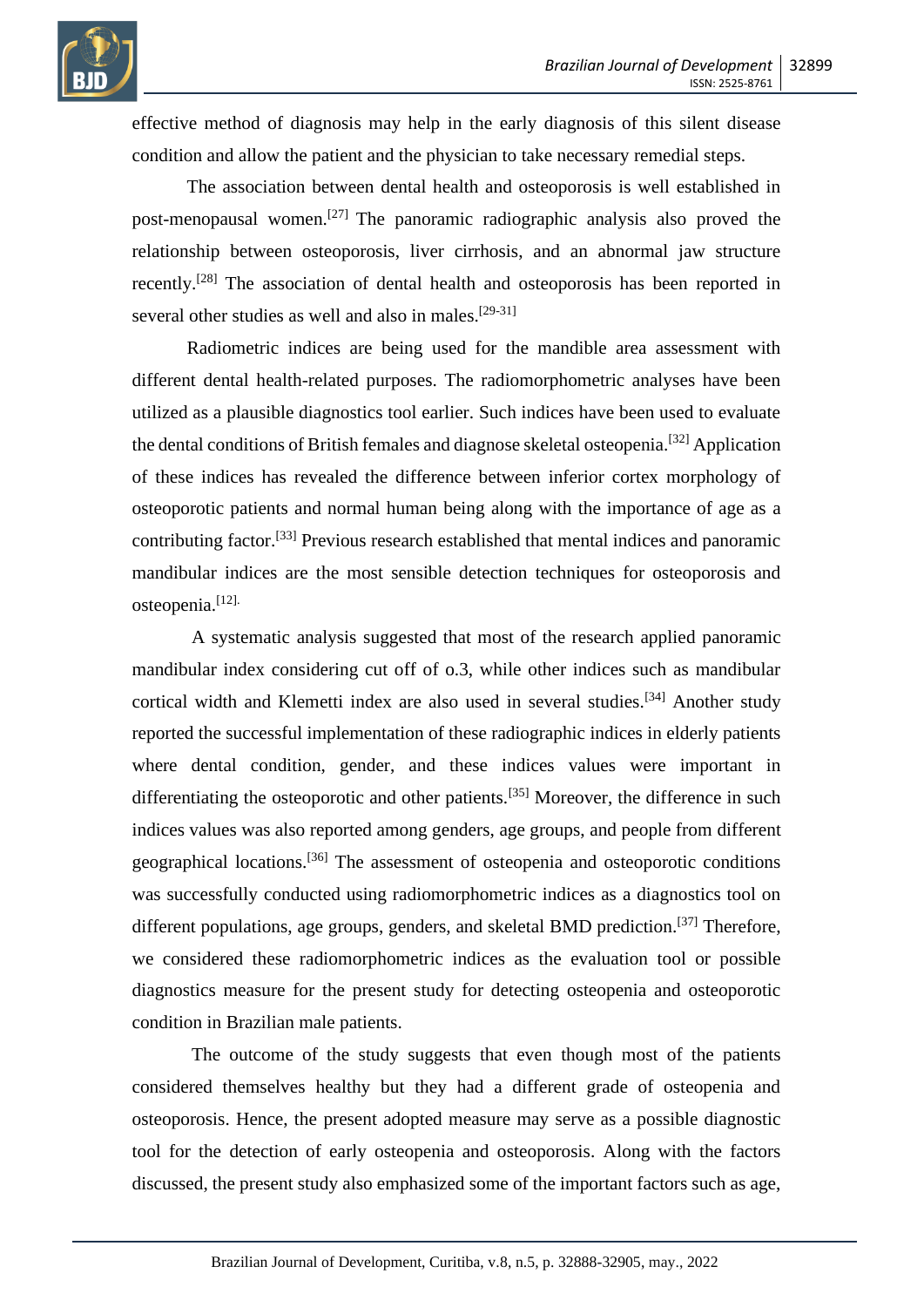

use of a personal toothbrush, use of a new toothbrush as significant factors for dental health. Radiomorphometric analysis may become an efficient alternative diagnostic tool for the detection and diagnosis of osteopenia and osteoporosis. A large cohort analysis considering similar factors in a diverse patient population may establish the results obtained in this study.

#### **REFERENCES**

- 1. Golchin MM, Heidari L, Ghaderian SM, Akhavan-Niaki H. Osteoporosis: a silent disease with complex genetic contribution. J Genet Genomics 2016;43(2):49-61.
- 2. Lin JT, Lane JM. Osteoporosis: a review. Clin Orthop Relat Res 2004;425:126- 34.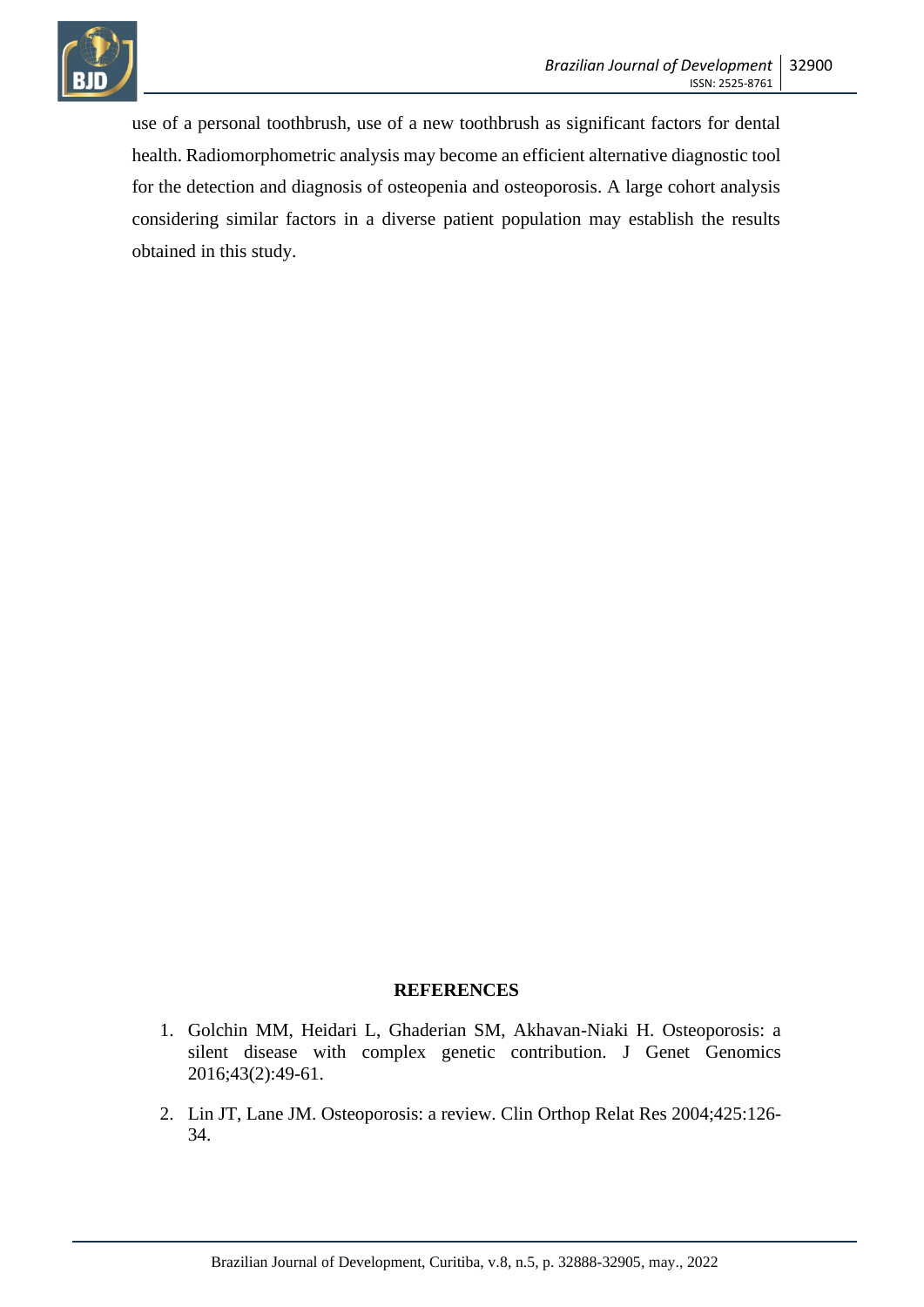

- 3. Lydick E, Martin A, Yawn B. Impact of fears on quality of life in patients with a silent disease: osteoporosis. Clin Ther 1996;18(6):1307-15.
- 4. Sweet MG, Sweet JM, JereMiah MP, Galazka SS. Diagnosis and treatment of osteoporosis. Am Fam Physician 2009;79(3):193-200.
- 5. Bartl R, Frisch B. Osteoporosis: diagnosis, prevention, therapy. Springer Science & Business Media 2009.
- 6. Kim J, Kim SW, Lee SY, Kim TH, Jung JH. Bone mineral density in osteoporotic patients with pyogenic vertebral osteomyelitis: effect of early versus late treatment for osteoporosis. Osteoporos Int 2018;29(12):2761-70.
- 7. Liu TT, Li XD, Wang WZ, Zhang JG, Yang DZ. Efficacy of weight adjusted bone mineral content in osteoporosis diagnosis in Chinese female population. Chin Med J 2019;132(7):772.
- 8. Bould N. Negligent administration of steroids without bone protection resulting in glaucoma, cataracts, visual loss and osteoporosis. Clin Risk 2015;21(6):121- 3.
- 9. Davies A, Horne M. Negligent failure to prescribe prophylaxis against steroidinduced osteoporosis: Shirley Maureen Edmunds v Cardiff and Vale NHS Trust. Clin Risk 2007;13(2):79-80.
- 10. Kim Y, Kim HY, Kim JH. Associations between reported dietary sodium intake and osteoporosis in Korean postmenopausal women: The 2008-2011 Korea national health and nutrition examination survey. Asia Pac J Public Health 2017;29(5):430-9.
- 11. Gardiner A, Miedany YE, Toth M. Osteoporosis: not only in women, but in men too. Br J Nurs 2007;16(12):731-5.
- 12. Mahl CR, Licks R, Fontanella VR. Comparison of morphometric indices obtained from dental panoramic radiography for identifying individuals with osteoporosis/osteopenia. Radiol Bras 2008;41(3):183-7.
- 13. Moura-Leite FR, Ramos-Jorge ML, Bonanato K, Paiva SM, Vale MP, Pordeus IA. Prevalence, intensity and impact of dental pain in 5-year-old preschool children. Oral Health Prev Dent 2008;6(4).
- 14. Vlasiadis KZ, Damilakis J, Velegrakis GA, Skouteris CA, Fragouli I, Goumenou A, et al. Relationship between BMD, dental panoramic radiographic findings and biochemical markers of bone turnover in diagnosis of osteoporosis. Maturitas 2008;59(3):226-33.
- 15. Marinho BC, Guerra LP, Drummond JB, Silva BC, Soares MM. The burden of osteoporosis in Brazil. Arq Bras Endocrinol Metabol 2014;58(5):434-43.
- 16. Baccaro LF, Conde DM, Costa-Paiva L, Pinto-Neto AM. The epidemiology and management of postmenopausal osteoporosis: a viewpoint from Brazil. Clin Interv Aging 2015;10:583.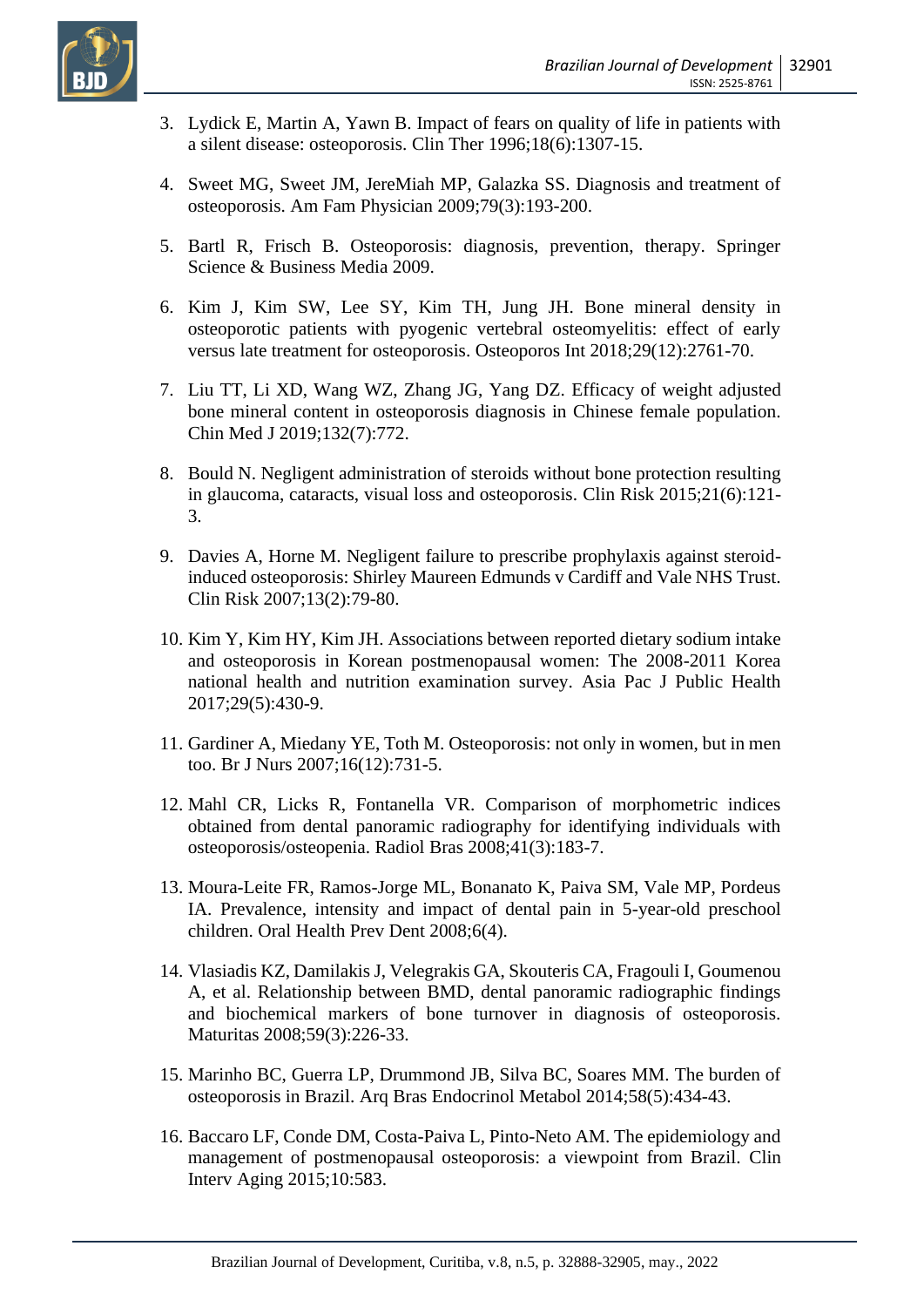

- 17. Ballane G, Cauley JA, Luckey MM, Fuleihan GE. Worldwide prevalence and incidence of osteoporotic vertebral fractures. Osteoporos Int 2017;28(5):1531- 42.
- 18. Zeng Q, Li N, Wang Q, Feng J, Sun D, Zhang Q, et al. The prevalence of osteoporosis in China, a nationwide, multicenter DXA survey. J Bone Miner Res 2019;34(10):1789-97.
- 19. Wang XR, Kwok TC, Griffith JF, Yu BW, Leung JC, Wáng YX. Prevalence of cervical spine degenerative changes in elderly population and its weak association with aging, neck pain, and osteoporosis. Ann Transl Med 2019;7(18).
- 20. Thambiah SC, Yeap SS. Osteoporosis in South-East Asian Countries. Clin Biochem Rev 2020;41(1):29.
- 21. Li H, Wallin M, Barregard L, Sallsten G, Lundh T, Ohlsson C, et al. Smoking‐ induced risk of osteoporosis is partly mediated by cadmium from tobacco smoke: The MrOS Sweden Study. J Bone Miner Res 2020;35(8):1424-9.
- 22. Raza L, Ahmed A, Kumar V, Hasnain A. Study on awareness of osteoporosis and its associated risk factors among housewives and working women in Karachi. J Pak Med Assoc 2017;67(12):1879-83.
- 23. Higgs J, Derbyshire E, Styles K. Nutrition and osteoporosis prevention for the orthopaedic surgeon: a wholefoods approach. EFORT Open Rev 2017;2(6):300- 8.
- 24. Lin KM, Lu CL, Hung KC, Wu PC, Pan CF, Wu CJ, et al. The paradoxical role of uric acid in osteoporosis. Nutrients 2019;11(9):2111.
- 25. Mohsin S, Baniyas MM, AlDarmaki RS, Tekes K, Kalász H, Adeghate EA. An update on therapies for the treatment of diabetes-induced osteoporosis. Expert Opin Biol Ther 2019;19(9):937-48.
- 26. Matzkin EG, DeMaio M, Charles JF, Franklin CC. Diagnosis and treatment of osteoporosis: what orthopaedic surgeons need to know. J Am Acad Orthop Surg 2019;27(20):e902-12.
- 27. Kapoor N, Cherian KE, Pramanik BK, Govind S, Winford ME, Shetty S, et al. Association between dental health and osteoporosis: A study in South Indian postmenopausal women. J Mid-life Health 2017;8(4):159.
- 28. Ghapanchi J, Zahed M, Haghnegahdar A, Niakan N, Sadeghzadeh A. Osteoporosis and jaw abnormalities in panoramic radiography of chronic liver failure patients. BioMed Res Int 2018;2018.
- 29. De Medeiros FC, Kudo GA, Leme BG, Saraiva PP, Verri FR, Honório HM, et al. Dental implants in patients with osteoporosis: a systematic review with metaanalysis. Int J Oral Maxillofac Surg 2018;47(4):480-91.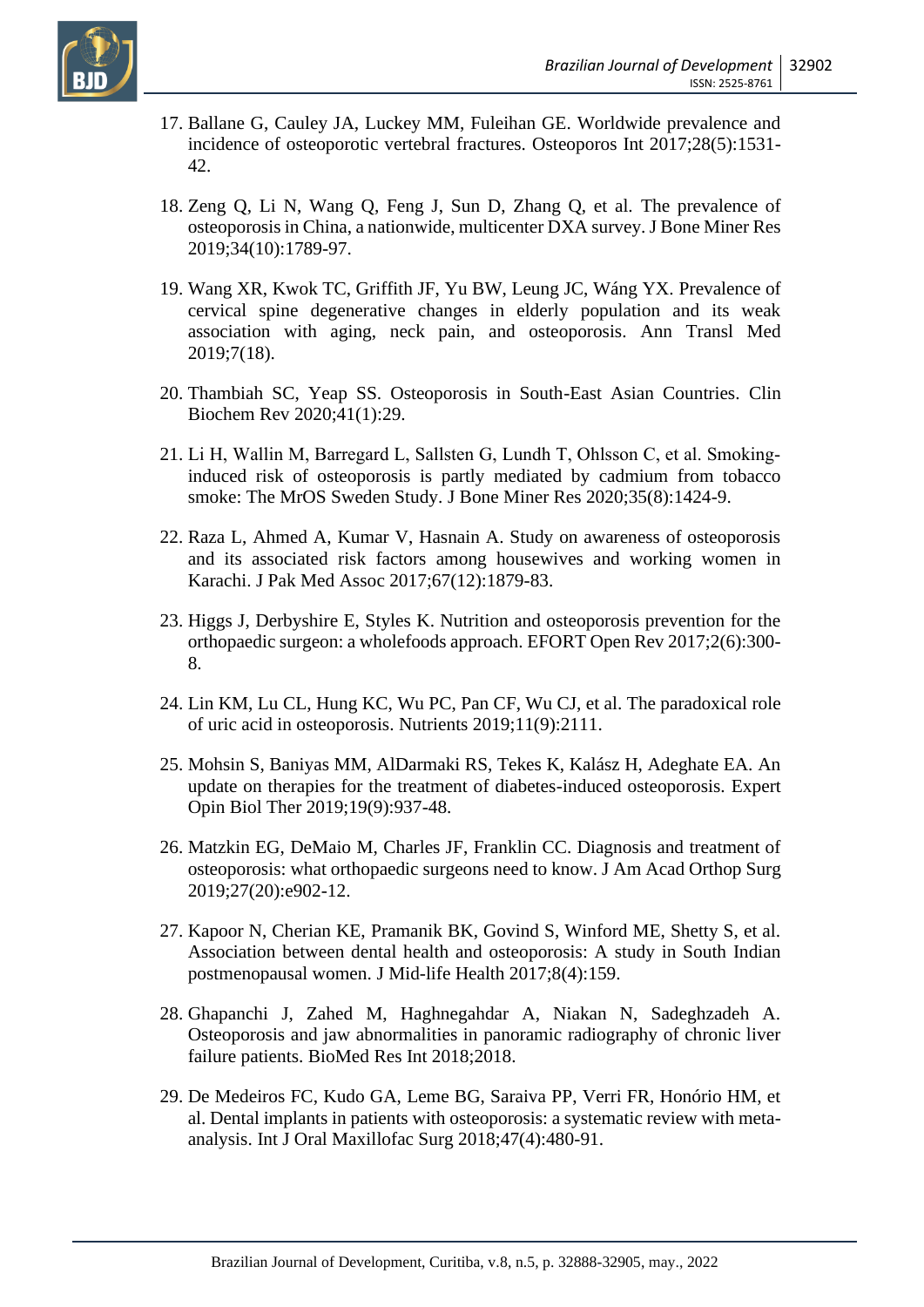

- 30. Menon A, Sengottaiyan V, Ganapathy D. Osteoporosis and its dental impact. Drug Invent Today 2019;11(2).
- 31. AL-Yasiry AM. Dental health of osteopenia diabetes mellitus male patients. Med J Babylon 2018;15(2):118.
- 32. Ledgerton D, Horner K, Devlin H, Worthington H. Radiomorphometric indices of the mandible in a British female population. Dentomaxillofac Radiol 1999;28(3):173-81.
- 33. Yasar F, Akgunlu F. The differences in panoramic mandibular indices and fractal dimension between patients with and without spinal osteoporosis. Dentomaxillofac Radiol 2006;35(1):1-9.
- 34. Calciolari E, Donos N, Park JC, Petrie A, Mardas N. Panoramic measures for oral bone mass in detecting osteoporosis: a systematic review and meta-analysis. J Dent Res 2015;94(3\_suppl):17S-27S.
- 35. Hastar E, Yilmaz HH, Orhan H. Evaluation of mental index, mandibular cortical index and panoramic mandibular index on dental panoramic radiographs in the elderly. Eur J Dent 2011;5(1):60.
- 36. Sghaireen MG, Alam MK, Patil SR, Rahman SA, Alhabib S, Lynch CD, Al-Omiri M. Morphometric analysis of panoramic mandibular index, mental index, and antegonial index. J Int Med Res 2020;48(3):0300060520912138.
- 37. Savic Pavicin I, Dumancic J, Jukic T, Badel T, Badanjak A. Digital orthopantomograms in osteoporosis detection: mandibular density and mandibular radiographic indices as skeletal BMD predictors. Dentomaxillofac Radiol 2014;43(7):20130366.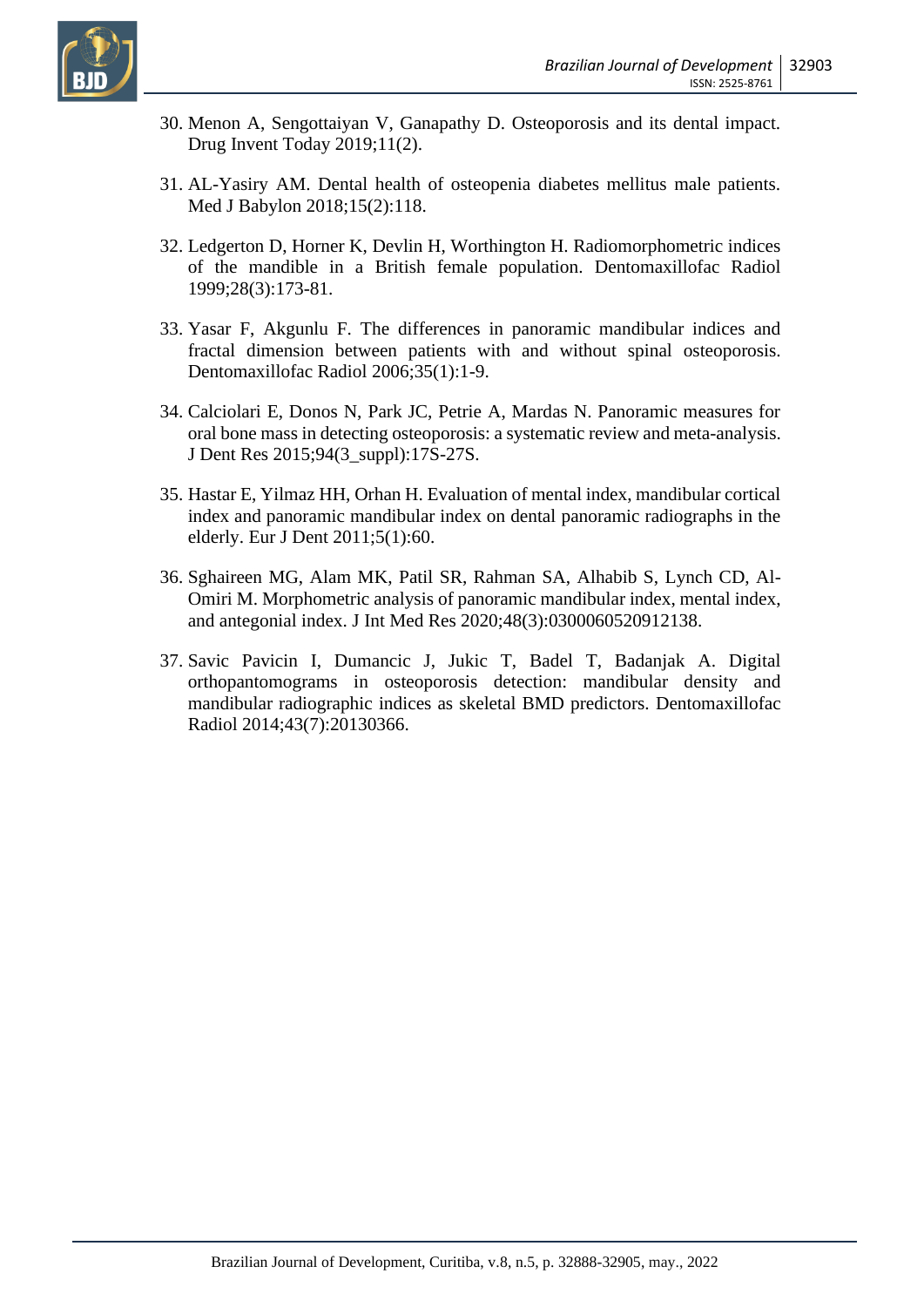

# **FIGURE LEGENDS**



Figure 1: Distribution of the age of the study population. (A) Male patients' age distribution between 40 and 80 years, (B) density plot of the age factor for the male patients, (C) boxplot presentation of the age